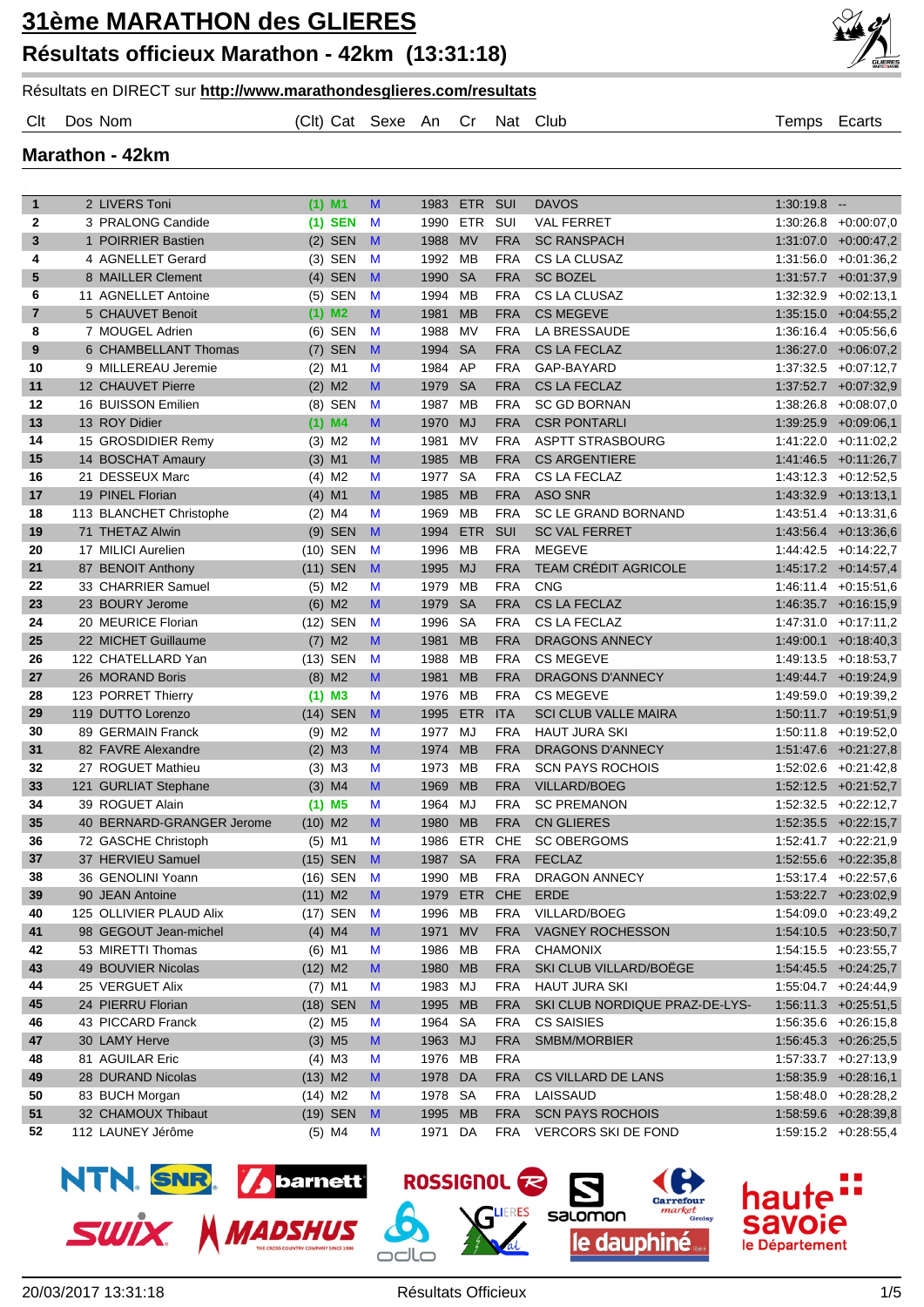

| Clt      | Dos Nom                                    | (Clt)                  | Cat                              | Sexe         | An                 | Cr         | Nat                      | Club                                                | Temps     | Ecarts                                            |
|----------|--------------------------------------------|------------------------|----------------------------------|--------------|--------------------|------------|--------------------------|-----------------------------------------------------|-----------|---------------------------------------------------|
| 53       | 31 FAIVRE Etienne                          |                        | $(5)$ M3                         | M            | 1972               | <b>MJ</b>  | <b>FRA</b>               | <b>ASOP</b>                                         | 1:59:23.1 | $+0.29:03.3$                                      |
| 54       | 88 JOLY Felicien                           |                        | $(8)$ M1                         | M            | 1986               | MJ         | <b>FRA</b>               | S C MONT NOIR                                       | 1:59:38.4 | $+0.29.18.6$                                      |
| 55       | 103 AZAM Antonin                           |                        | (20) SEN                         | M            | 1988               | <b>SA</b>  | <b>FRA</b>               | <b>AIX LES BAINS</b>                                |           | $1:59:40.9$ +0:29:21,1                            |
| 56       | 109 GRINDLER David                         | $(15)$ M2              |                                  | M            | 1979               | DA         | <b>FRA</b>               | <b>PONTCHARRA</b>                                   |           | 1:59:49.0 +0:29:29.2                              |
| 57       | 45 GIBELLO Pierre-yves                     |                        | $(6)$ M4                         | M            | 1967               | DA         | <b>FRA</b>               | <b>GUC</b>                                          |           | $2:00.48.8$ $+0:30.29.0$                          |
| 58       | 106 LONCHAMPT Franck                       |                        | $(6)$ M3                         | M            | 1974               | MJ         | <b>FRA</b>               | SKI CLUB PRÉMANON                                   |           | $2:01:29.9$ +0:31:10.1                            |
| 59       | 51 SIMEON Erick                            |                        | $(1)$ M6                         | M            | 1961               | DA         | <b>FRA</b>               | <b>US ST EGREVE</b>                                 |           | 2:01:34.7 +0:31:14,9                              |
| 60       | 84 WILKIE John                             | $(16)$ M <sub>2</sub>  |                                  | M            | 1977               | ETR        | CAN                      | NICKEL PLATE NORDIC                                 |           | 2:01:52.7 +0:31:32,9                              |
| 61       | 41 PELISSON Vincent                        |                        | (21) SEN                         | M            | 1993               | LY         | <b>FRA</b>               | <b>USCB</b>                                         |           | $2:02:15.4$ +0:31:55,6                            |
| 62       | 52 SANCHEZ MARTORELL Jordi                 | $(17)$ M2              |                                  | M            | 1979               | MB         | <b>FRA</b>               | <b>CLUB NORDIQUE GLIERES</b>                        |           | $2:02:42.3$ +0:32:22,5                            |
| 63       | 124 MINOUX Frederic                        |                        | $(9)$ M1                         | M            | 1986               | <b>MV</b>  | <b>FRA</b>               | <b>BASS/RUPT SN</b>                                 |           | $2:03:45.2$ +0:33:25,4                            |
| 64       | 79 BOURBON Aymeric                         | $(18)$ M2              |                                  | M            | 1979               | MВ         | <b>FRA</b>               | DRAGON D'ANNECY                                     |           | $2:03.52.4$ +0:33:32,6                            |
| 65       | 34 MONTFORT Laurent                        |                        | $(7)$ M3                         | M            | 1972               | <b>MB</b>  | <b>FRA</b>               | S.C. VILLARD                                        |           | $2:03:59.4$ +0:33:39,6                            |
| 66       | 126 BROGNIART Stephane                     |                        | $(8)$ M3                         | M            | 1976               | <b>MV</b>  | <b>FRA</b>               | <b>GERARDMER SN</b>                                 |           | $2:04:04.1 + 0:33:44,3$                           |
| 67       | 91 MOULIN Norbert                          |                        | $(1)$ M7                         | M            | 1956               | <b>ETR</b> | <b>CHE</b>               | <b>SC VAL-FERRET</b>                                |           | $2:04:32.4$ +0:34:12,6                            |
| 68       | 64 BOISSIERE Julien                        | $(19)$ M <sub>2</sub>  |                                  | M            | 1978               | MВ         | <b>FRA</b>               | DRAGONS ANNECY                                      |           | $2:05:32.5$ +0:35:12,7                            |
| 69       | 44 DENAT Francois                          | $(10)$ M1              |                                  | M            | 1982               | - IF       | <b>FRA</b>               | <b>CSCP</b>                                         |           | $2:06:03.2$ +0:35:43.4                            |
| 70       | 92 OLIVAIN Christophe                      |                        | $(9)$ M3                         | M            | 1973               | DA         | <b>FRA</b>               | CO7 LAUX                                            |           | $2:06:06.6$ +0:35:46,8                            |
| 71       | 115 BERARD Mickael                         | $(11)$ M1              |                                  | M            | 1983               | <b>AU</b>  | <b>FRA</b>               | CLUB NORDIQUE CRETES DU FOREZ                       |           | $2:06:26.2$ +0:36:06,4                            |
| 72       | 57 BOCH Cyril                              |                        | (22) SEN                         | M            | 1987               | <b>SA</b>  | <b>FRA</b>               | MONOLITHE SKI DE FOND                               | 2:07:09.8 | $+0.36.50,0$                                      |
| 73       | 46 RIVIERE Grégoire                        |                        | $(23)$ SEN                       | M            | 1994               | DA         | <b>FRA</b>               | <b>SNBC</b>                                         |           | $2:07:53.8$ +0:37:34,0                            |
| 74       | 93 POURCHET Jonathan                       |                        | (24) SEN                         | M            | 1988               | MJ         | <b>FRA</b>               | <b>CSRP</b>                                         | 2:08:09.9 | $+0.37:50,1$                                      |
| 75       | 102 ALTENKAMP Lukas                        |                        | (25) SEN                         | $\mathbf{M}$ | 1987               | <b>ETR</b> | <b>DEU</b>               | <b>IHBAR RACING</b>                                 |           | $2:08:20.6$ +0:38:00,8                            |
| 76       | 29 COLOMBAN Sylvain                        | $(10)$ M3              |                                  | M            | 1976               | MВ         | <b>FRA</b>               | <b>SKI CLUB PAYS ROCHOIS</b>                        |           | $2:09:00.6$ +0:38:40.8                            |
| 77       | 54 ROUTIN Manuel                           | $(11)$ M3              |                                  | M            | 1975               | <b>MB</b>  | <b>FRA</b>               | ENTENTE NORDIQUE DU HAUT GIFFR                      |           | $2:09:01.7$ +0:38:41,9                            |
| 78       | 206 PIERREL Guillaume                      | $(12)$ M1              |                                  | M            | 1985               | -IF        | <b>FRA</b>               | <b>LA BRESSAUDE</b>                                 |           | $2:10:40.2$ +0:40:20,4                            |
| 79       | 256 BLANC Claude                           |                        | $(7)$ M4                         | M            | 1968               | <b>SA</b>  | <b>FRA</b>               | PEISEY VALLANDRY                                    |           | $2:10:45.1 + 0:40:25.3$                           |
| 80       | 86 KUNTZINGER Francis                      |                        | $(4)$ M5                         | M            | 1966               | <b>SA</b>  | <b>FRA</b>               | <b>CESN DU REVARD</b>                               |           | $2:10:55.0 + 0:40:35.2$                           |
| 81       | 97 BERNARD-GRANGER Fabrice                 | $(20)$ M2              |                                  | M            | 1977               | DA         | <b>FRA</b>               | <b>SN CHARTROUSIN</b>                               |           | $2:11:04.5 + 0:40:44.7$                           |
| 82       | 127 VIDAL Serge                            |                        | $(8)$ M4                         | M            | 1971               | MV         | <b>FRA</b>               | <b>GERARDMER SN</b>                                 |           | $2:11:17.3 + 0:40:57.5$                           |
| 83       | 74 DUMEAUX Olivier                         |                        | $(9)$ M4                         | M            | 1971               | LY         | <b>FRA</b>               | <b>ASUL SPORT NATURE</b>                            |           | $2:11:29.7$ +0:41:09,9                            |
| 84       | 70 DUCASTEL Nicolas                        |                        | $(5)$ M5                         | M            | 1962               | DA         | <b>FRA</b>               | <b>SN CHARTROUSIN</b>                               | 2:12:26.6 | $+0.42:06,8$                                      |
| 85       | 118 CHEVALLIER Nicolas                     |                        | $(6)$ M <sub>5</sub>             | M            | 1962               | <b>MB</b>  | <b>FRA</b>               | <b>SC CONTAMINES</b>                                |           | $2:12:30.5$ +0:42:10,7                            |
| 86       | 104 DUCHENE Bernard                        |                        | $(2)$ M7                         | M            | 1956               | MВ         | <b>FRA</b>               | <b>DRAGONS ANNECY</b>                               |           | $2:13:14.4$ +0:42:54,6                            |
| 87       | 100 LOUVION Fabien                         | $(21)$ M2              |                                  | M            | 1978               | <b>MB</b>  | <b>FRA</b>               | LA ROCHE SUR FORON                                  |           | $2:13:21.4$ +0:43:01,6                            |
| 88       | 47 MICHET Claude                           |                        | $(3)$ M7                         | M            | 1952               | MВ         | <b>FRA</b>               | <b>DRAGONS ANNECY</b>                               |           | $2:13:42.1$ +0:43:22,3                            |
| 89       | 66 PEOCH Marc                              |                        | $(2)$ M6                         | M            | 1961               | <b>MB</b>  | <b>FRA</b>               | <b>LES DRAGONS D'ANNECY</b>                         |           | 2:13:55.2 +0:43:35,4                              |
| 90       | 78 BOLLET Jerome                           |                        | $(7)$ M <sub>5</sub>             | M            | 1966 SA            |            | FRA                      | CS LA FECLAZ                                        |           | $2:14:00.8$ +0:43:41,0                            |
| 91       | 105 GOSSE Guillaume<br>107 DELETRAZ Arnaud | $(22)$ M2<br>$(13)$ M1 |                                  | M            | 1977 MJ            |            | <b>FRA</b><br><b>FRA</b> | <b>GEX</b><br>CLUB NORDIQUE DES GLIÈRES             |           | $2:14:09.6$ +0:43:49,8<br>$2:14:35.3 + 0:44:15.5$ |
| 92<br>93 | 181 RICHARD Philippe                       |                        |                                  | M<br>M       | 1986 MB<br>1966 MB |            | <b>FRA</b>               | MORZINE AVORIAZ                                     |           | $2:14:43.1 + 0:44:23.3$                           |
| 94       | 63 ABRY Jean francois                      |                        | $(8)$ M <sub>5</sub><br>$(3)$ M6 | M            | 1959 MB            |            | <b>FRA</b>               | <b>DRAGONS ANNY</b>                                 |           | $2:14:55.2 +0:44:35,4$                            |
| 95       | 55 CONTINSOUZA Joel                        |                        | $(9)$ M <sub>5</sub>             | M            | 1963 AU            |            | <b>FRA</b>               | <b>CLERMONT SKI NORDIQUE</b>                        |           | $2:15:01.6$ +0:44:41,8                            |
| 96       | 114 VUILLEMIN Alain                        | $(10)$ M <sub>5</sub>  |                                  | M            | 1962 ETR           |            | CHE                      | MENTHONNEX EN BORNES                                |           | $2:15:46.1 + 0:45:26.3$                           |
| 97       | 96 JUAREZ Fabien                           | $(12)$ M3              |                                  | M            | 1975 MB            |            | <b>FRA</b>               | <b>AMANCY</b>                                       |           | $2:16:13.5$ +0:45:53,7                            |
| 98       | 237 VION Cyril                             | $(23)$ M2              |                                  | M            | 1979 MB            |            | FRA                      | VILLARD SUR BOEGE                                   |           | $2:16:17.1$ +0:45:57,3                            |
| 99       | 61 MERMOUD Etienne                         |                        | $(4)$ M7                         | M            | 1952 MB            |            | <b>FRA</b>               | <b>CONTAMINES MONTJOIE</b>                          |           | $2:16:17.5$ +0:45:57,7                            |
| 100      | 95 SERET Daniel                            |                        | $(5)$ M7                         | M            | 1952 MV            |            | FRA                      | <b>SKI CLUB LURON</b>                               |           | $2:16:50.7$ +0:46:30,9                            |
| 101      | 244 VERGUET Alain                          |                        | $(4)$ M6                         | M            | 1957 MJ            |            | <b>FRA</b>               | HT JURA SKI                                         |           | $2:17:35.1$ +0:47:15,3                            |
| 102      | 117 DURAFFOURG Christophe                  | $(10)$ M4              |                                  | M            | 1968 MJ            |            | <b>FRA</b>               | <b>VESCLES</b>                                      |           | $2:18.46.6 + 0.48:26.8$                           |
| 103      | 73 PELLEGRINI Fabien                       | $(13)$ M3              |                                  | M            | 1973 MB            |            | <b>FRA</b>               | <b>CNG</b>                                          |           | $2:19:09.7$ +0:48:49,9                            |
| 104      | 101 GRENARD Olivier                        | $(11)$ M4              |                                  | M            | 1970 MB            |            | <b>FRA</b>               | <b>EVIRES</b>                                       |           | $2:19:30.1$ +0:49:10,3                            |
| 105      | 188 DUNOYER Pierre                         | $(24)$ M2              |                                  | M            | 1980 MB            |            | <b>FRA</b>               | ENTENTE NORDIQUE DU HAUT GIFFR                      |           | $2:19:55.7$ +0:49:35,9                            |
| 106      | 80 SAUBERLI Eric                           | $(11)$ M5              |                                  | M            | 1962 MJ            |            | CHE.                     | <b>SC LA VATTAY</b>                                 |           | $2:20:32.0$ +0:50:12,2                            |
| 107      | 60 ELKAIM Claude                           |                        | $(6)$ M7                         | M            | 1954 DA            |            | <b>FRA</b>               | <b>ASPTT VALENCE</b>                                |           | $2:20:39.5$ +0:50:19,7                            |
| 108      | 214 DURIX MURIS Jean-michel                | $(12)$ M4              |                                  | M            | 1970 MB            |            | FRA                      | CLUB NORDIC DES GLIÈRES                             |           | $2:20:40.2$ +0:50:20,4                            |
| 109      | 77 PESCHOUD Bruno                          | $(13)$ M4              |                                  | M            | 1971 MB            |            | <b>FRA</b>               | ENTENTE NORDIQUE DU HAUT GIFFR 2:20:48.1 +0:50:28,3 |           |                                                   |





ROSSIGNOL **R** 

salomon

le dauphiné

hau

voje

le Département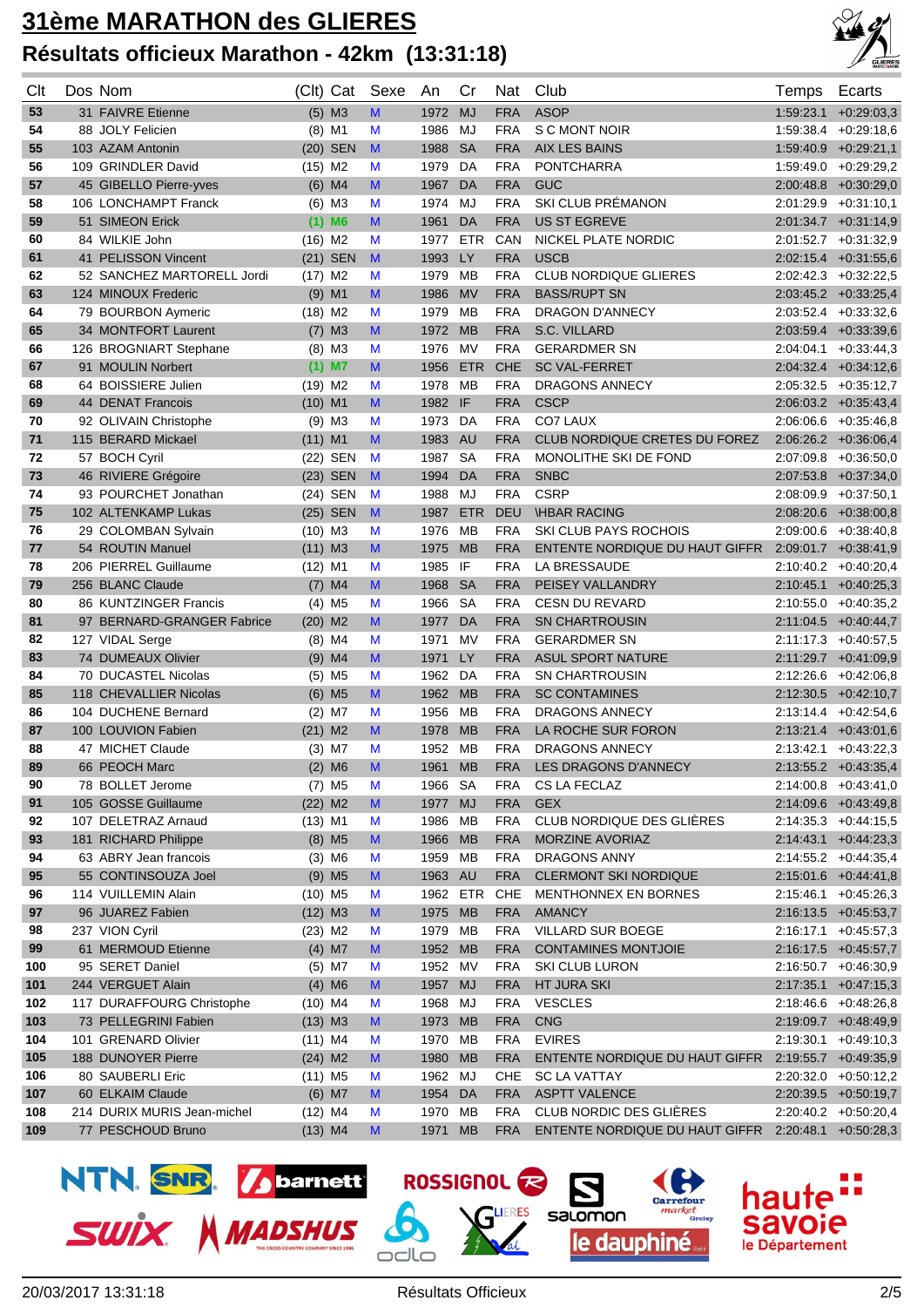

| Clt | Dos Nom                      |                       | (Clt) Cat  | Sexe | An       | Cr           | Nat        | Club                           | Temps     | Ecarts                  |
|-----|------------------------------|-----------------------|------------|------|----------|--------------|------------|--------------------------------|-----------|-------------------------|
| 110 | 230 BOIRON David             | $(14)$ M3             |            | M    | 1972     | MB           | <b>FRA</b> | <b>RANDO CHERAN</b>            |           | $2:20:52.2$ +0:50:32,4  |
| 111 | 201 TOURET Eric              | $(25)$ M2             |            | M    | 1981     | LY           | <b>FRA</b> | <b>RCCB SKI</b>                |           | $2:21:20.6$ +0:51:00.8  |
| 112 | 69 HAVART Frederic           | $(14)$ M4             |            | M    | 1969 MB  |              | <b>BEL</b> | <b>CERN SKI CLUB</b>           |           | $2:21:52.8$ +0:51:33,0  |
| 113 | 257 ROSSI Luca               | $(15)$ M4             |            | M    | 1971     | <b>MJ</b>    | <b>ITA</b> | <b>PERON</b>                   |           | $2:22:13.4$ +0:51:53,6  |
| 114 | 110 CAMPESTRE Jean-marc      | $(12)$ M <sub>5</sub> |            | M    | 1962     | DA           | <b>FRA</b> | <b>COUBLEVIE</b>               |           | $2:22:14.3$ +0:51:54.5  |
| 115 | 139 VALDENAIRE Daniel        |                       | $(7)$ M7   | M    | 1955     | <b>MV</b>    | <b>FRA</b> | <b>AVENIR CORNIMONT</b>        |           | $2:22:22.2$ +0:52:02,4  |
| 116 | 56 BONDIER Nicolas           | $(16)$ M4             |            | M    | 1971     | MВ           | <b>FRA</b> | <b>SC ANNEMASSE</b>            |           | $2:22:41.6$ +0:52:21,8  |
| 117 | 204 PONCET Valentin          |                       | $(26)$ SEN | M    | 1990     | <b>MB</b>    | <b>FRA</b> | <b>ANNECY</b>                  |           | 2:22:49.9 +0:52:30.1    |
| 118 | 76 ROLLAND Eric              | $(26)$ M2             |            | M    | 1977     | DA           | <b>FRA</b> | <b>USSE</b>                    |           | $2:23:10.7$ +0:52:50.9  |
| 119 | 85 CARREZ Celine             |                       | $(1)$ SEN  | F.   | 1989     | <b>MJ</b>    | <b>FRA</b> | CNP                            |           | $2:23:14.7$ +0:52:54,9  |
| 120 | 205 D'INTRONO-FAVIER Olivier | $(15)$ M3             |            | M    | 1972     | MВ           | <b>FRA</b> | SKI CLUB BELLEVAUX             |           | $2:23:36.3$ +0:53:16,5  |
| 121 | 190 BOULZAT Bernard          |                       | $(5)$ M6   | M    | 1958     | DA           | <b>FRA</b> | US SAINT EGREVE SKI NORDIQUE   |           | $2:23:36.6$ +0:53:16,8  |
| 122 | 243 MONTANI Florent          | $(27)$ M2             |            | M    | 1978 MB  |              | <b>FRA</b> | <b>TANINGES</b>                |           | $2:23:46.8$ +0:53:27,0  |
| 123 | 249 PONCET Thierry           |                       | $(6)$ M6   | M    | 1961     | <b>MJ</b>    | <b>FRA</b> | SKI CLUB BELLEGARDE            |           | $2:24:00.5$ +0:53:40,7  |
| 124 | 183 ROULET Etienne           | $(28)$ M2             |            | M    | 1980     | ETR          | <b>CHE</b> | SC CHASSERON - LES RASSES      |           | 2:24:07.7 +0:53:47,9    |
| 125 | 247 PUTZHAMMER Wolfgang      | $(17)$ M4             |            | M    | 1967     | <b>MB</b>    | <b>FRA</b> | <b>DRAGONS ANNY</b>            |           | $2:24:10.0 + 0.53:50,2$ |
| 126 | 67 VERKINDT Philippe         | $(18)$ M4             |            | M    | 1968     | DA           | <b>FRA</b> | <b>CO7LAUX</b>                 |           | $2:24:24.8$ +0:54:05,0  |
| 127 | 208 BESSON Jacques           | $(13)$ M5             |            | M    | 1966     | <b>MB</b>    | <b>FRA</b> | <b>SEVRIER</b>                 |           | $2:24:47.0 +0:54:27,2$  |
| 128 | 222 DUPART Daniel            |                       | $(8)$ M7   | M    | 1955     | MВ           | <b>FRA</b> | <b>SC D'AGY</b>                |           | $2:25.03.9$ +0:54:44,1  |
| 129 | 242 TRECANI Emmanuel         | $(19)$ M4             |            | M    | 1970     | <b>MB</b>    | <b>PYF</b> | <b>VIEUGY</b>                  |           | $2:25:36.7$ +0:55:16,9  |
| 130 | 142 RENAUD Patrick           |                       | $(9)$ M7   | M    | 1953     | MJ           | <b>FRA</b> | SC BELLEGARDE/VALSERINE        |           | $2:26.00.9$ +0:55:41,1  |
| 131 | 99 BRENNER Andrew            | $(29)$ M2             |            | M    | 1978     | <b>MJ</b>    | <b>USA</b> | <b>CHAUX NEUVE</b>             |           | $2:26:45.9$ +0:56:26,1  |
| 132 | 146 MARCEAU Benoit           |                       | (27) SEN   | M    | 1989     | MJ           | <b>FRA</b> | <b>CSRP</b>                    | 2:27:42.1 | $+0.57:22.3$            |
| 133 | 246 FAVRE-VICTOIRE Louis     |                       | $(7)$ M6   | M    | 1960     | <b>MB</b>    | <b>FRA</b> | <b>SC BELLEVAUX</b>            |           | $2:27:57.0$ +0:57:37,2  |
| 134 | 265 MERCIER Jean michel      | $(20)$ M4             |            | M    | 1969     | МB           | <b>FRA</b> | <b>FILLINGES</b>               |           | $2:28:02.7$ +0:57:42,8  |
| 135 | 138 PERRIER Philippe         | $(21)$ M4             |            | M    | 1968     | <b>SA</b>    | <b>FRA</b> | <b>BAUGES SKI NORDIQUE</b>     |           | $2:28:35.2$ +0:58:15,4  |
| 136 | 94 TILLOY Yoann              |                       | (28) SEN   | M    | 1994     | MВ           | <b>FRA</b> | CN GLIÈRES                     |           | $2:28:53.3 + 0.58:33.5$ |
| 137 | 200 QUELIN Gerard            |                       | $(8)$ M6   | M    | 1957     | <b>MB</b>    | <b>FRA</b> | <b>VELO CLUB BONNEVILLE</b>    |           | 2:29:07.8 +0:58:48,0    |
| 138 | 186 LUZET Eric               | $(22)$ M4             |            | M    | 1971     | MB           | <b>FRA</b> |                                |           | $2:29:46.4$ +0:59:26,6  |
| 139 | 128 MEUNIER Jean Iouis       |                       | $(9)$ M6   | M    | 1959     | <b>CE</b>    | <b>FRA</b> | MONTPELLIER-LUNEL SKI          |           | 2:29:58.4 +0:59:38,6    |
| 140 | 145 COSSON Léo               |                       | (29) SEN   | M    | 1993     | MВ           | <b>FRA</b> | LES DRAGONS D'ANNECY           |           | $2:29:59.3 + 0:59:39.5$ |
| 140 | 239 FAVRE Jean jacques       | $(14)$ M <sub>5</sub> |            | M    | 1964     | DA           | <b>FRA</b> | <b>USSE ST EGREVE</b>          |           | $2:29.59.3$ +0:59:39,5  |
| 142 | 75 VERNAY Rene               |                       | $(1)$ M9   | M    | 1946     | MВ           | <b>FRA</b> | <b>SNR</b>                     |           | $2:30:19.7$ +0:59:59.9  |
| 143 | 134 DUPARC Pascal            | $(15)$ M5             |            | M    | 1966     | <b>MJ</b>    | <b>FRA</b> | <b>MOTO CLUB POUGNY</b>        |           | $2:30:35.3$ +1:00:15,5  |
| 144 | 152 MANGOLD David            | $(30)$ M <sub>2</sub> |            | M    | 1977 AU  |              | <b>FRA</b> | <b>CAF ANNECY</b>              |           | $2:30.40.2$ +1:00:20,4  |
| 145 | 267 LAMY-CHAPUIS Alain       | $(10)$ M6             |            | M    | 1957     | <b>MJ</b>    | <b>FRA</b> | <b>HAUT JURA SKI</b>           |           | 2:30:41.2 +1:00:21,4    |
| 146 | 270 ANCEAU Cyril             | $(23)$ M4             |            | M    | 1969 SA  |              |            | <b>LA FECLAZ</b>               |           | 2:30:46.6 +1:00:26.8    |
| 147 | 248 VERGNE Francois          | $(11)$ M6             |            | M    | 1961     | <b>MB</b>    | <b>FRA</b> | ASO NTN-SNR                    |           | 2:31:23.3 +1:01:03,5    |
| 148 | 18 GRANDCLEMENT Aurore       |                       | $(2)$ SEN  | F    | 1995 MJ  |              | <b>FRA</b> | <b>PREMANON</b>                |           | 2:31:36.4 +1:01:16,6    |
| 149 | 111 DUCROT Nicolas           | $(24)$ M4             |            | M    | 1970 BO  |              | <b>FRA</b> | <b>DIJON</b>                   |           | $2:31:37.8$ +1:01:18,0  |
| 150 | 198 POIROT Jean-christophe   | $(16)$ M3             |            | M    | 1973 SA  |              | <b>FRA</b> | <b>CESN REVARD</b>             |           | $2:31:39.5$ +1:01:19,7  |
| 151 | 171 CLAUDEL Stéphane         | $(25)$ M4             |            | M    | 1969 MV  |              | <b>FRA</b> | 2254380 CR MASSIF VOSGES       |           | $2:32:56.6$ +1:02:36,8  |
| 152 | 236 FEGELE Pierre yves       | $(31)$ M2             |            | M    | 1978 MV  |              | <b>FRA</b> | <b>SAULCY SUR MEURTHE</b>      |           | 2:33:41.6 +1:03:21,8    |
| 153 | 234 HANKE Klaus              | $(26)$ M4             |            | M    | 1968 MJ  |              | <b>DEU</b> | PREMANON SKI CLUB              |           | $2:34:01.5$ +1:03:41,7  |
| 154 | 172 BETTENS Nicolas          | $(16)$ M5             |            | M    | 1965 ETR |              | <b>CHE</b> | CHAVANNES-LE-VEYRON            |           | $2:34:05.5$ +1:03:45,7  |
| 155 | 158 GILOT Etienne            |                       | $(30)$ SEN | M    | 1989 DA  |              | <b>FRA</b> | SAINT-EGREVE                   |           | 2:35:48.3 +1:05:28,5    |
| 156 | 196 CHAMBET Jean-pierre      | $(12)$ M6             |            | M    | 1960 MB  |              | <b>FRA</b> |                                |           | $2:36:13.5$ +1:05:53,7  |
| 157 | 233 DUCHANOY Claude          | $(10)$ M7             |            | M    | 1952 MV  |              | <b>FRA</b> | L'AVENIR CORNIMONT SKI         |           | $2:36:37.3$ +1:06:17,5  |
| 158 | 235 MARTINET Jean-yves       | $(17)$ M5             |            | M    | 1965 AP  |              | <b>FRA</b> | <b>BRIANÇON</b>                |           | $2:37:17.5$ +1:06:57,7  |
| 159 | 164 GAVARD Jérémie           | $(32)$ M2             |            | M    | 1978 MB  |              | <b>FRA</b> | <b>FILLINGES</b>               |           | $2:37:30.2$ +1:07:10,4  |
| 160 | 148 BICHET Francois          | $(11)$ M7             |            | M    | 1954 AP  |              | <b>FRA</b> | SC CHAMPSAUR VALGAUIDEMAR      |           | 2:37:51.1 +1:07:31,3    |
| 160 | 217 BLAZQUEZ BERASARTE Beñat |                       | (31) SEN   | M    |          | 1989 ETR AFG |            | ASTIGARRAGA TXIRRINDULARI TALD |           | $2:37:51.1$ +1:07:31,3  |
| 162 | 151 LAURENT Nicolas          |                       | (32) SEN   | M    |          | 1988 ETR     | <b>FRA</b> | LAUSANNE                       |           | $2:38:10.3$ +1:07:50,5  |
| 163 | 168 RIGAL Didier             | $(13)$ M6             |            | M    | 1959 CE  |              | <b>FRA</b> | <b>MJC RODEZ</b>               |           | 2:38:17.2 +1:07:57,4    |
| 164 | 62 VARAINE Richard           | $(27)$ M4             |            | M    | 1967 MB  |              | <b>FRA</b> | LES DRAGONS D'ANNECY           |           | $2:38:26.3$ +1:08:06,5  |
| 165 | 116 VERMET Svend             |                       | $(33)$ SEN | M    | 1991     | ETR CHE      |            | SWISSQUOTE                     |           | $2:38:39.9$ +1:08:20,1  |
| 166 | 224 PESCHIER Louis           | $(14)$ M6             |            | M    | 1957 DA  |              | <b>FRA</b> | <b>VERCORS SKI DE FOND</b>     |           | $2:38:45.0$ +1:08:25,2  |









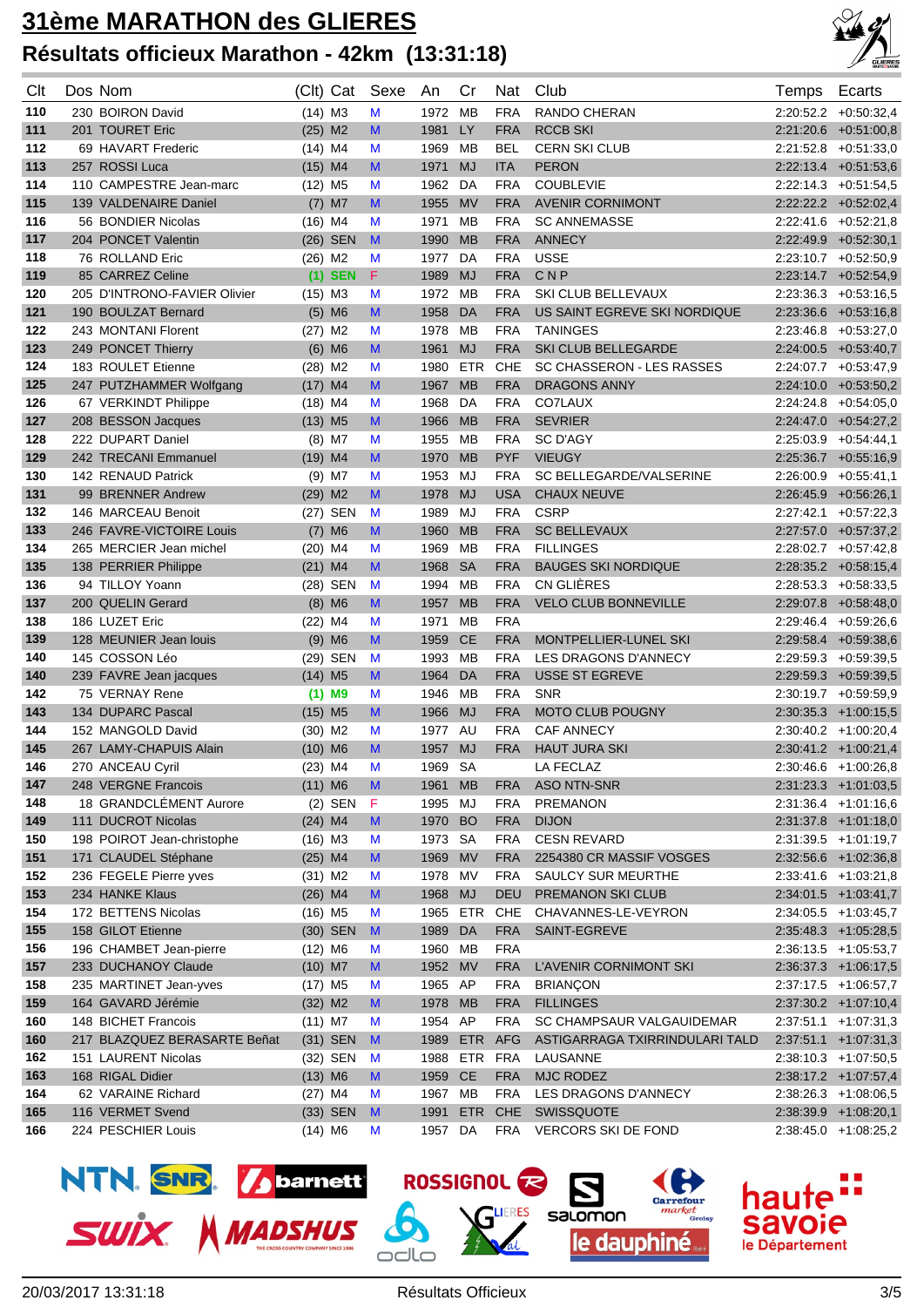

| Clt        | Dos Nom                                     |                                    | (Clt) Cat   | Sexe   | An           | Cr              | Nat                      | Club                                          | Temps     | Ecarts                                           |
|------------|---------------------------------------------|------------------------------------|-------------|--------|--------------|-----------------|--------------------------|-----------------------------------------------|-----------|--------------------------------------------------|
| 167        | 251 URIBE ZAMORA Jean-pierre                | $(28)$ M4                          |             | M      | 1971         | <b>MB</b>       | <b>FRA</b>               | <b>BONNE</b>                                  |           | $2:38:59.9$ +1:08:40.1                           |
| 168        | 137 VEYRAT-LACHENAL Didier                  | $(18)$ M <sub>5</sub>              |             | M      | 1963 MB      |                 | <b>FRA</b>               |                                               |           | $2:39:15.4$ +1:08:55,6                           |
| 169        | 48 GOETTELMANN Philippe                     | $(17)$ M3                          |             | M      | 1974         | <b>MV</b>       | <b>FRA</b>               | <b>SKI CLUB CERNAY</b>                        |           | $2:39:15.7$ +1:08:55,9                           |
| 170        | 65 RIALET Marion                            |                                    | $(3)$ SEN   | F      | 1987         | <b>SA</b>       | <b>FRA</b>               | <b>ANNECY</b>                                 |           | $2:39:51.2$ +1:09:31,4                           |
| 171        | 163 CAPITANT Christophe                     | $(18)$ M3                          |             | M      | 1972         | <b>MB</b>       | <b>FRA</b>               |                                               |           | $2:40:08.0 +1:09:48.2$                           |
| 172        | 271 ROCHEREAU Xavier                        | $(19)$ M <sub>5</sub>              |             | M      | 1965 FO      |                 |                          | <b>GRBO SKI DE FOND</b>                       |           | $2:40:11.2$ +1:09:51,4                           |
| 173        | 144 GREGOIRE Bernard                        |                                    | $(1)$ M8    | M      | 1950 AP      |                 | <b>FRA</b>               | <b>SKI CLUB GAP - BAYARD</b>                  |           | $2:40:19.2$ +1:09:59,4                           |
| 174        | 211 MATARESE Roland                         | $(15)$ M6                          |             | M      | 1957         | DA              | <b>FRA</b>               | <b>U.S.S.E SKI NORDIQUE</b>                   |           | $2:40.48.3$ +1:10:28,5                           |
| 175        | 135 DALLEMAGNE Ghislain                     | $(12)$ M7                          |             | M      | 1953         | <b>MB</b>       | <b>FRA</b>               | <b>DRAGONS ANNECY</b>                         |           | 2:41:16.0 +1:10:56,2                             |
| 176        | 195 BAZIN Alain-guy                         | $(29)$ M4                          |             | M      | 1968         | МB              | <b>FRA</b>               | <b>BOGEVE</b>                                 |           | $2:41:30.4$ +1:11:10,6                           |
| 177        | 160 ROUSSET Francis                         | $(14)$ M1                          |             | M      | 1985         | DA              | <b>FRA</b>               | <b>VILLE LA GRAND</b>                         |           | 2:41:45.5 +1:11:25,7                             |
| 178        | 220 VOISOT Olivier                          | $(30)$ M4                          |             | M      | 1969 MB      |                 | <b>FRA</b>               | DRAGONS ANNECY                                |           | 2:41:49.4 +1:11:29,6                             |
| 179        | 232 FAGGIANO Bruno                          | $(13)$ M7                          |             | M      | 1956 AP      |                 | <b>FRA</b>               | CLUB DE SKI DE SERRE CHEVALIER                |           | $2:42.06.6$ +1:11:46,8                           |
| 180        | 216 FAILLENET Guillaume                     | $(33)$ M2                          |             | M      | 1980 MB      |                 | <b>FRA</b>               | <b>DRAGONS ANNECY</b>                         |           | 2:42:48.6 +1:12:28,8                             |
| 181        | 141 VIGNÉ Fabien                            | $(34)$ M2                          |             | M      | 1977         | <b>MB</b>       | <b>FRA</b>               | <b>THORENS-GLIERES</b>                        |           | $2:43:11.7$ +1:12:51,9                           |
| 182        | 131 LENFANT Dominique                       | $(16)$ M6                          |             | M      | 1957 AP      |                 | <b>FRA</b>               | <b>BRIANÇON</b>                               |           | 2:43:28.8 +1:13:09,0                             |
| 183        | 225 MAGNENAZ Christophe<br>238 BAÏLLA Zaïd  | $(31)$ M4                          |             | M      | 1971         | <b>MB</b>       | <b>FRA</b>               | <b>CERVENS</b>                                |           | $2:44:10.2$ +1:13:50,4                           |
| 184<br>185 | 209 FRANCON Laurent                         | $(35)$ M2                          |             | M<br>M | 1978<br>1967 | MJ<br><b>MJ</b> | <b>FRA</b><br><b>FRA</b> | <b>ORNEX</b><br><b>BELLEGARDE</b>             |           | $2:44:24.0 +1:14:04,2$<br>$2:44:40.7$ +1:14:20,9 |
|            |                                             | $(32)$ M4<br>$(36)$ M <sub>2</sub> |             |        |              |                 | <b>FRA</b>               | <b>VILLARD SUR BOEGE</b>                      |           | $2:44:53.8$ +1:14:34,0                           |
| 186        | 229 SALAMON Gerard                          |                                    |             | M      | 1977         | MB              |                          |                                               |           |                                                  |
| 187        | 161 SCHWEY Nicolas                          | $(19)$ M3                          |             | M      | 1974<br>1958 | <b>MB</b>       | <b>FRA</b>               | <b>CNG</b><br><b>GRENOBLE UNIVERSITE CLUB</b> |           | $2:45:57.3$ +1:15:37,5                           |
| 188        | 179 MARMET Hubert                           | $(17)$ M6                          |             | M      | 1983         | DA<br><b>MB</b> | <b>FRA</b><br><b>FRA</b> | <b>CRAN GEVRIER</b>                           | 2:46:28.1 | $+1:16:08,3$                                     |
| 189<br>190 | 215 MARCHAND Gregory<br>254 RIBOULET Daniel | $(15)$ M1                          |             | M<br>M | 1961         | MB              | <b>FRA</b>               |                                               |           | $2:46:33.4$ +1:16:13,6<br>$2:47:14.5$ +1:16:54,7 |
| 191        | 149 CHANTOISEAU Philippe                    | $(18)$ M6<br>$(14)$ M7             |             | M      | 1954         | <b>MB</b>       | <b>FRA</b>               | <b>CLUB CYCLO ST JEOIRE</b>                   |           | $2:47:26.4$ +1:17:06,6                           |
| 192        | 194 BALLAY Hervé                            | $(33)$ M4                          |             | M      | 1971         | MV              | <b>FRA</b>               | <b>VENTRON</b>                                |           | $2:48:20.6$ +1:18:00,8                           |
| 193        | 268 DE FRANCE Guillaume                     | $(20)$ M <sub>5</sub>              |             | M      | 1964         | <b>MB</b>       | <b>FRA</b>               | <b>CUSY</b>                                   |           | $2:49:09.6$ +1:18:49,8                           |
| 194        | 261 CARRE Gilles                            | $(21)$ M5                          |             | M      | 1965         | ETR             | FRA                      | <b>BIEL-BIENNE</b>                            |           | $2:49:33.5$ +1:19:13,7                           |
| 195        | 259 CRUT Nathanael                          | $(37)$ M2                          |             | M      | 1980         | LY              | <b>FRA</b>               | <b>CHASSIEU</b>                               |           | $2:50:29.2$ +1:20:09,4                           |
| 196        | 221 ROUSSEAU Bertrand                       | $(20)$ M3                          |             | M      | 1973 LY      |                 | <b>FRA</b>               | <b>TEAM TRIANDINE TRAIL</b>                   |           | $2:50.47.7$ +1:20:27,9                           |
| 197        | 68 JOURNET Damien                           | $(38)$ M2                          |             | M      | 1980         | <b>SA</b>       | <b>FRA</b>               | <b>LA FECLAZ</b>                              |           | $2:50:50.3$ +1:20:30,5                           |
| 198        | 199 GABERT Jean-claude                      | $(15)$ M7                          |             | M      | 1953         | DA              | <b>FRA</b>               | US SAINT EGREVE SKI NORDIQUE                  |           | $2:52.45.6$ +1:22:25,8                           |
| 199        | 272 PARENT Pierre                           | $(34)$ M4                          |             | M      | 1971         | <b>MB</b>       |                          | <b>SAINT GERVAIS LES BAINS</b>                |           | $2:52:53.9$ +1:22:34,1                           |
| 200        | 240 CONSTANS Laurent                        | $(35)$ M4                          |             | M      | 1970         | МB              | <b>FRA</b>               | DRAGONS D'ANNECY                              |           | $2:52:58.5$ +1:22:38,7                           |
| 201        | 203 CHARREL Laurent                         | $(39)$ M2                          |             | M      | 1980         | <b>MB</b>       | <b>FRA</b>               | <b>HABERE POCHE</b>                           |           | $2:53:32.4$ +1:23:12,6                           |
| 202        | 156 ANGELLOZ NICOUD Michel                  | $(19)$ M6                          |             | M      | 1960         | MВ              | <b>FRA</b>               |                                               |           | $2:54:58.5$ +1:24:38,7                           |
| 203        | 174 ROY Laurent                             | $(22)$ M <sub>5</sub>              |             | M      | 1963         | <b>MB</b>       | <b>FRA</b>               | <b>CNG</b>                                    |           | $2:55:18.0$ +1:24:58,2                           |
| 204        | 212 FERRY Julien                            |                                    | (34) SEN M  |        | 1994 MB      |                 | FRA                      | <b>NAVES PARMELAN</b>                         |           | $2:57:39.5$ +1:27:19,7                           |
| 205        | 162 MONTESSUIT Sylvie                       |                                    | $(1)$ M4    | F.     | 1969 MB      |                 | FRA                      | SAINT PIERRE EN FAUCIGNY                      |           | $2.58:11.3$ +1:27:51,5                           |
| 206        | 245 GILOT Michel                            | $(20)$ M6                          |             | M      | 1957 DA      |                 | FRA                      | SAINT-EGREVE NORDIQUE                         |           | $2:58:33.9$ +1:28:14,1                           |
| 207        | 193 CHANTOISEAU Rémi                        | $(16)$ M1                          |             | M      | 1984 MB      |                 | <b>FRA</b>               | <b>CHAMONIX</b>                               |           | $2.58.53.1 +1.28.33,3$                           |
| 208        | 202 LEGRE Damien                            | $(40)$ M2                          |             | M      | 1981 MB      |                 | <b>FRA</b>               | LA MURAZ                                      |           | 2:59:09.8 +1:28:50,0                             |
| 209        | 175 ROBIN Olivier                           | $(21)$ M3                          |             | M      | 1973 LY      |                 | <b>FRA</b>               | <b>US GIRONNAISE</b>                          |           | $3.01:43.9$ +1:31:24,1                           |
| 210        | 182 BLANC Francis                           | $(16)$ M7                          |             | M      | 1955 AP      |                 | FRA                      | VAL D'ALLOS                                   |           | $3.02:20.4$ +1:32:00,6                           |
| 211        | 147 ZORY Julien                             | $(22)$ M3                          |             | M      | 1973 LY      |                 | <b>FRA</b>               | SKI CLUB LE POIZAT                            |           | $3:02:25.2$ +1:32:05,4                           |
| 212        | 153 CARDANI Matteo                          | $(23)$ M <sub>5</sub>              |             | M      |              | 1965 ETR ITA    |                          | <b>RHO</b>                                    |           | 3:02:33.6 +1:32:13,8                             |
| 213        | 143 HAUMONTE Bertrand                       | $(36)$ M4                          |             | M      | 1970 SA      |                 | <b>FRA</b>               | SAINT JEAN D ARVEY                            |           | $3.02.34.2 +1.32.14,4$                           |
| 214        | 176 ROLLAND Séverine                        |                                    | $(4)$ SEN F |        | 1991 DA      |                 | FRA                      | GAP                                           |           | $3:02:35.7$ +1:32:15,9                           |
| 215        | 219 ANDEVERT Arnaud                         | $(41)$ M2                          |             | M      | 1979 MB      |                 | <b>FRA</b>               | <b>CRAN GEVRIER</b>                           |           | $3.03:57.1$ +1:33:37,3                           |
| 216        | 129 PASQUIER Thomas                         |                                    | (35) SEN    | M      | 1990 MB      |                 | <b>FRA</b>               | <b>PARIS</b>                                  |           | $3:05:01.4$ +1:34:41,6                           |
| 217        | 250 MARRONE Amélie                          |                                    | $(1)$ M1    | F.     | 1984 SA      |                 | <b>FRA</b>               | LA FÉCLAZ                                     |           | $3.05.49.4$ +1:35:29,6                           |
| 218        | 228 UNAL Gilles                             | $(37)$ M4                          |             | M      | 1967 MB      |                 | <b>FRA</b>               | <b>CUSY</b>                                   |           | $3:06:12.4$ +1:35:52,6                           |
| 219        | 165 REGNIER Frédéric                        | $(38)$ M4                          |             | M      | 1971 SA      |                 | <b>FRA</b>               | <b>BAUGES SKI NORDIQUE</b>                    |           | $3.06.32.7 +1.36.12.9$                           |
| 220        | 263 HEWITT Malcolm                          | $(39)$ M4                          |             | M      | 1968 MB      |                 | GBR                      | ST GERVAIS LES BAINS                          |           | $3:07:49.3$ +1:37:29,5                           |
| 221        | 262 CARIOU Norbert                          | $(40)$ M4                          |             | M      | 1970 SA      |                 | <b>FRA</b>               | SAINTE HELENE SUR ISERE                       |           | $3.08:17.5$ +1:37:57,7                           |
| 222        | 253 LANVERS Eric                            | $(41)$ M4                          |             | M      | 1967 MB      |                 | <b>FRA</b>               | VIUZ EN SALLAZ                                |           | $3:09:24.7$ +1:39:04,9                           |
| 223        | 167 BELLEVILLE Luc                          | $(21)$ M6                          |             | M      | 1958 DA      |                 | <b>FRA</b>               | <b>GRENOBLE</b>                               |           | $3:10:00.8$ +1:39:41,0                           |